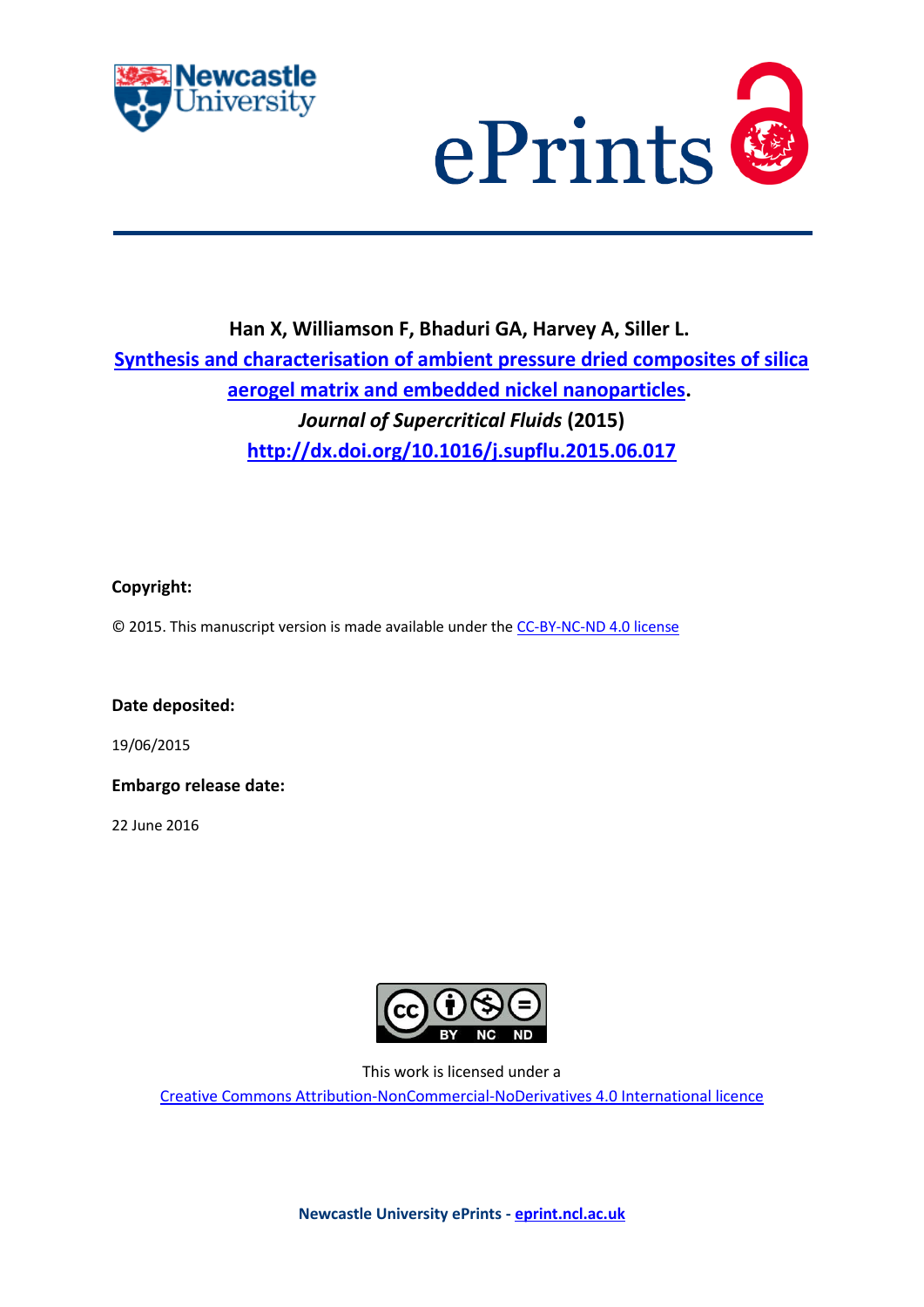# **SYNTHESIS AND CHARACTERISATION OF AMBIENT PRESSURE DRIED COMPOSITES OF SILICA AEROGEL MATRIX AND EMBEDDED NICKEL NANOPARTICLES**

## **HAN Xiao,1,\* WILLIAMSON Fay,1 BHADURI Gaurav A.,1 HARVEY Alan2 and ŠILLER Lidija1,\***

<sup>1</sup> School of Chemical Engineering and Advanced Materials, Newcastle University, Newcastle upon Tyne NE1 7RU, UK

<sup>2</sup> Department of Physics and Energy, University of Limerick, Castletroy, Limerick, Ireland

x.han4@ncl.ac.uk ; Lidija.Siller@ncl.ac.uk

#### **ABSTRACT**

**A method for the synthesis of silica aerogel composites with embedded nickel nanoparticles employing ambient pressure drying is successfully developed. Nickel nanoparticles (NiNPs) are introduced into the sol-gel processing of a tetraethoxysilane precursor to produce the immobilised nickel nanoparticles. The microstructures of the aerogel products are studied using scanning electron microscopy (SEM) and scanning transmission electron microscopy (STEM). Specific surface area of the aerogels was characterised with nitrogen gas adsorption and analysed by Brunauer-Emmett-Teller (BET) method. X-ray diffraction and STEM-based energy-dispersive X-ray mapping determined chemical composition. The catalytic activity of the NiNPs-silica aerogel composites for hydration reaction of carbon dioxide in water is verified.** 

#### **1) BACKGROUND**

One of the main applications of porous materials is their use as supports for catalyst materials [1]. Aerogels are the most porous known materials and, therefore, they have been applied as catalyst supports [2, 3]. Supercritical drying (SCD) is a common method to fabricate aerogels due to the very low surface-tension of supercritical fluids (SCF) used in the drying step [4]. However, in order for solvent reaching to supercritical point [5], the energy consumption and the specific design of autoclave for the aerogels manufacturing restrict the reduction of the cost, especially for the demanded low-cost mass production. Ambient pressure drying (APD) was developed to address the shortcomings of SCD [6]. In APD there is no requirement for high pressure due to the use of organic solvents with low surface tension instead of supercritical fluids during the drying process. Therefore, APD is at ambient pressure without any autoclave or supercritical  $CO<sub>2</sub>$  extractor. However, the time cost of solvent exchange is the disadvantage of the most of APD methods [7-11].

Nickel catalysts on  $SiO<sub>2</sub>$  supports are used for carbon dioxide reforming and methane autothermal reforming in fluidized-bed reactor [12, 13] for production of synthesis gas (CO and  $H_2$ ), a key step in the conversion of natural gas to liquid fuels and chemicals. The catalytic activity of nickel, in the form of nanoparticles (NiNPs), for the reversible hydration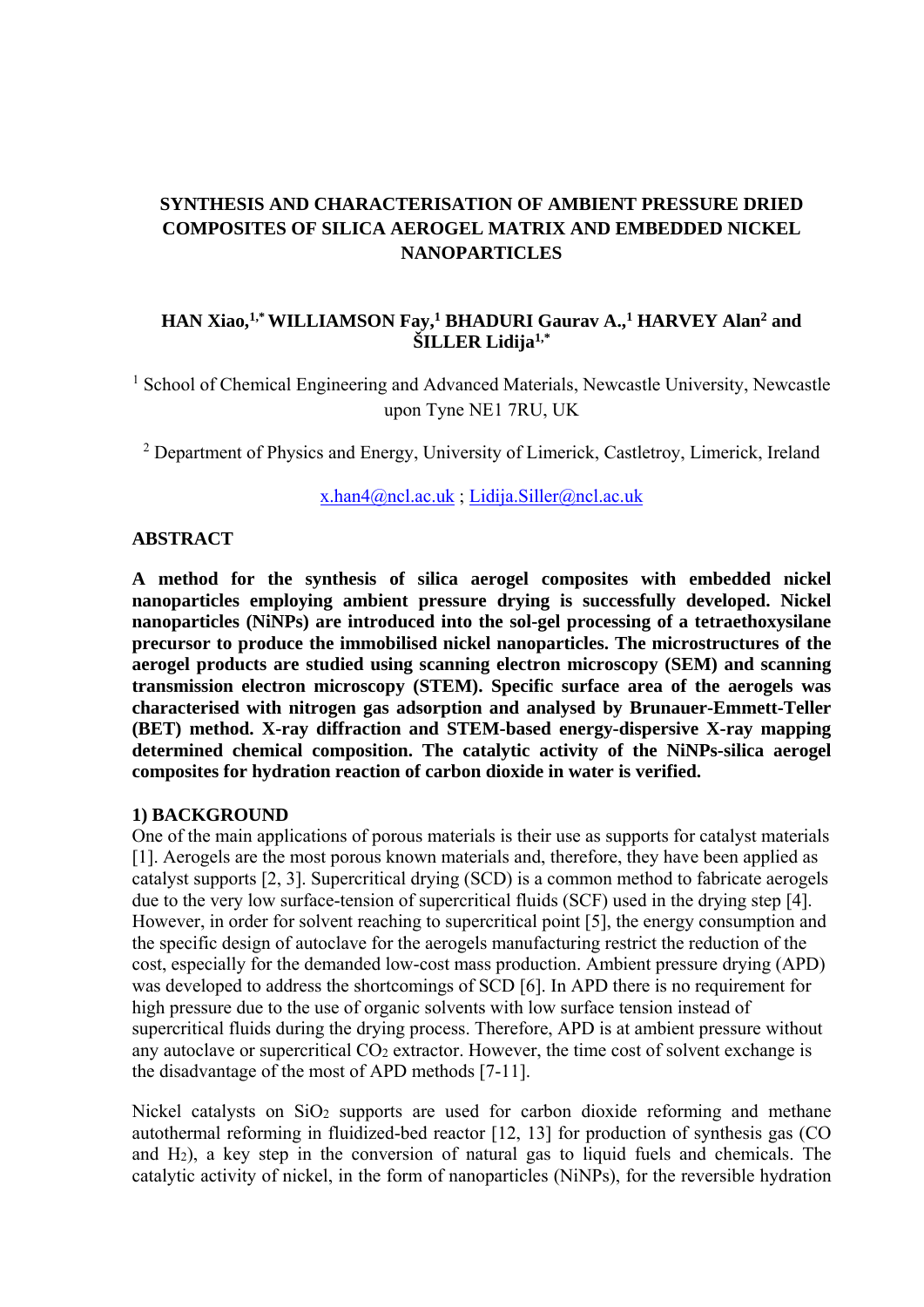reaction of carbon dioxide at room temperature and atmospheric pressure has been recently reported [14]. The confirmation that NiNPs are capable of accelerating the mineral carbonation process [15, 16] is potentially important for  $CO<sub>2</sub>$  capture technologies and  $CO<sub>2</sub>$ mineralisation [14, 15]. It has been suggested that NiNPs based carbon capture technology could be applied primarily to point sources, [14] such as power plants, air-conditioning outlets etc.,. Recovery of NiNPs is limited by technologically challenging use magnetic fields and magnetic separators in fluidized bed reactors to separate the nanoparticles from the reaction mixtures. Therefore, in order for this proposed technology to become viable the immobilisation of NiNPs on porous catalytic supports is an attractive way to overcome the magnetic separation limitation. NiNPs/SiO<sub>2</sub> catalysts were previously prepared with nickel citrate precursors using an incipient-wetness impregnation method [12, 17] and by the sol-gel method using a  $Ni(NO<sub>3</sub>)<sub>2</sub>$  6H<sub>2</sub>O precursor and TEOS, the resulting alkogels were then submitted to high temperature supercritical drying [18]. These processes are highly energy intensive.

Here we report the APD synthesis of NiNPs-embedded silica aerogel composites for use as a supported catalyst for hydration of CO<sub>2</sub>. The aerogel materials have been characterised by scanning transmission electron microscopy (STEM), scanning electron microscopy (SEM), energy dispersive X-ray spectroscopy (EDX) and X-ray diffraction (XRD). Specific surface area of the aerogels was characterised with nitrogen gas adsorption and analysed by Brunauer-Emmett-Teller (BET) method. The catalytic activity of the NiNPs-embedded silica aerogel towards the hydration reaction of carbon dioxide was tested. Prefabricated NiNPs are used in our study to eliminate any variation of catalytic activity, which may arise through changes in particle size resulting from different loading. The catalytic activity of these preformed standalone NiNPs has already been previously confirmed by Bhaduri and Šiller [14, 15].

## **2) EXPERIMENTAL**

Nickel nanoparticles are from Nano Technologies (Korea). Ethanol is from Fisher Scientific UK Ltd. Other materials and solvents are from Sigma-Aldrich (UK) and used without any further purification. Nickel nanoparticles were dispersed in deionised water by ultrasonication (Sonopuls, Bandelin) for 2 minutes in order to obtain nickel nanoparticle suspensions (500/700/900 ppm). Silica gels were prepared by the hydrolysis of the precursor tetraethoxysilane (TEOS) (98%), ethanol ( $\geq$  99.8%) and de-ionised water with a 2:38:33 molar ratio of TEOS:ethanol:water. We used 2 ml of nickel nanoparticle suspension and 33 ml precursor with 1 ml of catalyst (a mixture of ammonium hydroxide (28-30%), ammonium fluoride ( $\geq 98\%$ ) and de-ionised water with a 1:8:111 molar ratio of NH<sub>4</sub>F:NH<sub>4</sub>OH:H<sub>2</sub>O which is utilised to accelerate the process of gelation). After gelation was completed, the gel was removed from the casting mould into 500 ml of ethanol for washing and aging for 24 hours. The washing/aging solvent was replaced by 250 ml of ethanol. After 24 hours, the solvent was replaced by 250 ml of hexane and this process was repeated three times. The gel was subsequently dried at 60°C for 48 hours. Finally, the aerogels were placed in an oven under ambient atmosphere at 100°C for 3 hours. For preparing another silica-only aerogel, the same amount of de-ionised water was added instead of nickel nanoparticle suspensions. Then the other procedures were the same with the preparation of  $Ni/SiO<sub>2</sub>$  aerogels.

To analyse the catalytic activity of the nickel-silica aerogel composites for hydration reaction the experiments were carried out in a fluidized-bed bubble column reactor. The bubble column reactor consisted of a cylindrical flask of 150 ml with a perforated glass base (grade 0 Pyrex©). 50 ml of deionized (DI) water (18MΩ/cm resistivity) was introduced in the bubble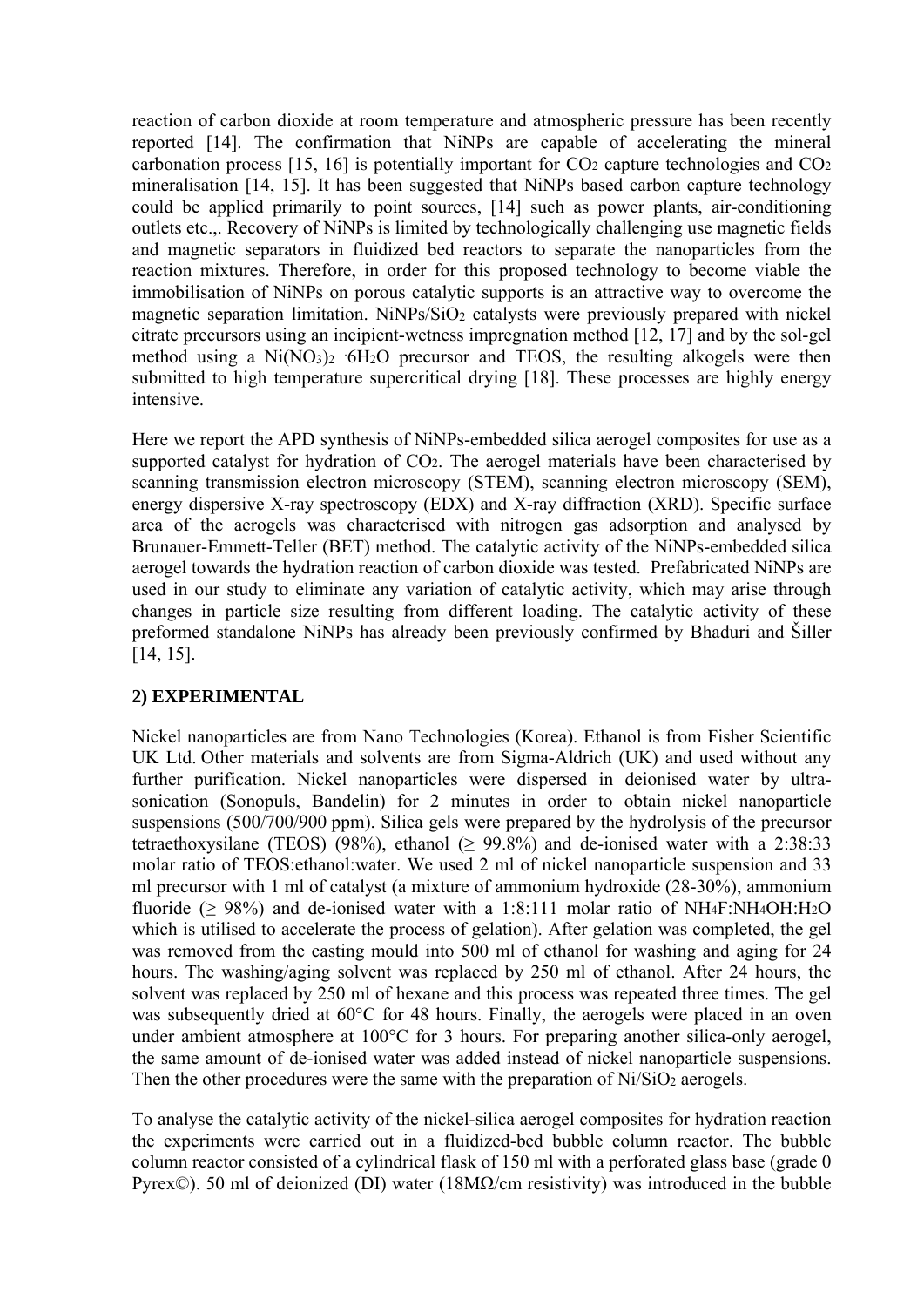column (or 100 mg of NiNPs- silica composite sample (or pure  $SiO<sub>2</sub>$  aerogel) was placed in 50 ml of DI water). The pH was recoded on a computer using HI 2550 pH meter (Hanna Instruments, UK). 100 %  $CO<sub>2</sub>$  (BOC, UK) was bubbled through the bubble column at a flowrate of 50 ml/min and the pH change was recorded with time interval of 10 sec between reading, respectively. The samples were filtered by draining the water from the bubble column and the aerogel was collected and air-dried at 60 ºC.

A FEI XL30 ESEM-FEG was used to image the samples in high vacuum mode at a 10 keV accelerating voltage. Before SEM imaging, the samples are coated with gold. Coulter SA 3100 Surface Area and Pore Size Analyzer is used to determine the nitrogen adsorption isotherms and the specific surface area of the aerogels was determined by Brunauer-Emmet-Teller (BET) method. A PANalytical X'Pert Pro Multipurpose Diffractometer (MPD) is used for X-ray powder diffraction (XRD) employing Cu  $K\alpha$  X-rays. All samples are mounted on a silicon low background substrate and diffraction scans were carried out over a 2*θ* range of 5- 130 degrees. Scanning transmission electron microscopy (STEM) experiments are performed by using a Tecnai F30 300 keV microscope at the Materials Science Centre, University of Manchester. Samples examined with HRTEM and STEM were prepared by extended ultrasonication in de-ionised water until there were no pieces of aerogel visible to the naked eye. The procedure described above for the preparation of nickel-silica aerogel composites was used with four different concentrations of nickel nanoparticles and the resulting samples are labelled as  $SiO_2$  aerogel (0 ppm), NS1 (500 ppm), NS2 (700 ppm), and NS3 (900 ppm).

## **3) RESULTS AND DISCUSSION**

Figure 1(a) shows a typical TEM image of the nickel nanoparticles. The nanoparticle size distribution, Figure 1(b), was determined by statistical analysis of the TEM images, with an average diameter of 44 nm found. When incorporated into the aeorgels, the high degree of dispersion of the NiNPs result in the aerogel composites appearing to be black, as shown in Figure 2. Also from Figure 2, macroscopic morphology of the synthesised Ni/SiO<sub>2</sub> aerogel is monolith. SEM images of samples NS1, NS2 and NS3 are presented in Figure 3 (a), (b) and (c), respectively and reveals clearly the common nanoporous structure. The densities of nickel-silica aerogel composites, which were calculated from ratio of weight to volume, were found to be 0.23  $g/cm^3$  (NS1), 0.13  $g/cm^3$  (NS2) and 0.21  $g/cm^3$  (NS3). Their respective BET surface areas were 537.09 m<sup>2</sup>/g, 679.74 m<sup>2</sup>/g, and 590.78 m<sup>2</sup>/g using the nitrogen gas adsorption at 77K. We have also characterised the surface area of NiNPs on its own and it is  $10.25 \text{ m}^2/\text{g}$ , this is much smaller than measured composite NiNPS-silica aerogel material synthesised in this work. To compare the properties of the  $NiNPs/SiO<sub>2</sub>$  aerogels made by supercritical drying method in the past, we note that the reported surface area was in the range of 439-940  $m^2/g$  [18, 19] which is similar to our aerogels.

The STEM image of NS1 shown in Figure 4(a) further highlights the nanoporous nature of the aerogel composite. Elemental mapping, using EDX presented in Figures 4(b)-(d) demonstrates that the nickel nanoparticles are well dispersed within a uniform silica aerogel, which can be clearly observed by comparing the Figures 4 (a) and (d). Powder XRD from the NiNPs silica aerogel-composites shows a strong hump at 2*θ* values of around 20-25 degrees (Figure 5) which is amorphous silica [20]. Two sharp diffraction lines, with positions corresponding to the (111) and (200) crystal planes of nickel are present on the amorphous background demonstrating the presence of well-defined, crystalline NiNPs [21]. Figure 5 also shows the XRD pattern of the crystalline NiNPs used. It is evident from the XRD results that no oxidation of the NiNPs is observed during gelation process. It is known that a passive layer of  $Ni(OH)<sub>x</sub>$  is formed at nickel particles surface in water which limits their oxidation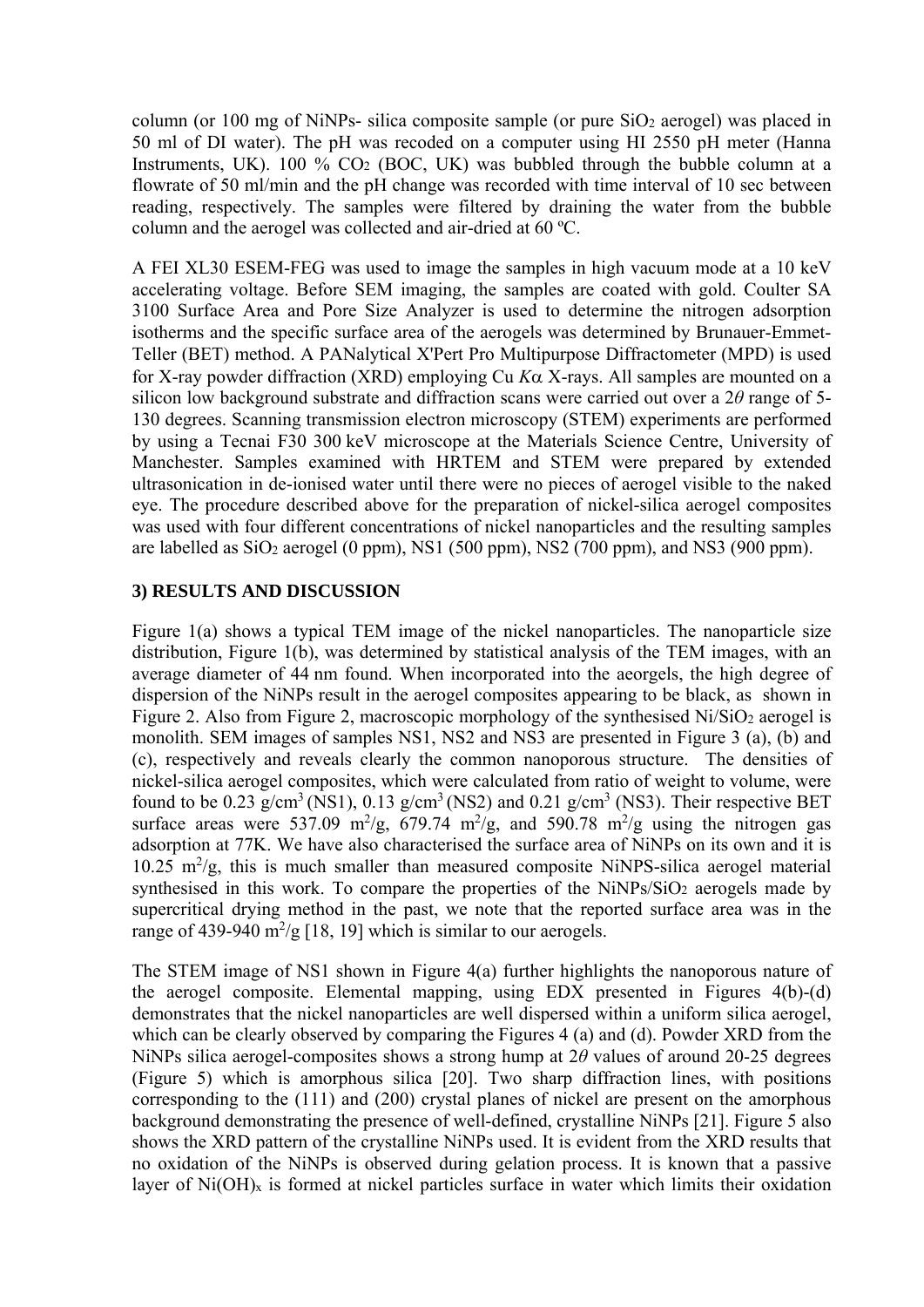and leaching in alkaline, neutral and acidic environments [22]. The low dissolution of solid nickel in solutions is also because nickel has an electrochemical potential of -0.227V with reference to Standard Hydrogen Electrode (SHE), suggesting that the Ni leaching rate is slow in acidic solutions in absence of an oxidizing agent stronger than  $H^+$  [23]. The samples have been also analysed with XRD by using the Rietveld method to quantify the weight ratio of Ni and  $SiO<sub>2</sub>$  in the prepared aerogel samples. The nickel proportions by weight in the Ni/SiO2 aerogels respectively are 3 wt%, 4.9 wt%, and 2.9 wt%. From the trend of weight ratio, it shows that sample NS3 does not match the trend of the NiNPs concentration from the gel preparation. We suggest that this is because at higher concentrations, some NiNPs might start to agglomerate and precipitate to the bottom of the wet gel during gelation period and therefore can't be embedded, because it will be washed out during solvent exchange.

To examine the catalytic activity of the nickel-silica aerogel composites for hydration reaction, a similar study of dispersed nickel nanoparticles alone in water was performed [14, 24]. It has been explained [14] that the route of hydration reaction of carbon dioxide is as follows:

$$
CO_{2(gas)} \leftrightarrow CO_{2(aq)} \tag{1}
$$

$$
CO_{2(aq)} + H_2O \leftrightarrow H_2CO_3 \tag{2}
$$

$$
H_2CO_3 \leftrightarrow H^+ + HCO_3^- \tag{3}
$$

When  $CO<sub>2</sub>$  dissolves in water, the resulting solution has a lower pH, because  $CO<sub>2</sub>$  reacts with water and produces carbonic acid. Figure 6 shows the pH change with time when  $CO<sub>2</sub>$  is bubbled in DI water alone, DI water containing SiO<sub>2</sub> aerogel or DI water containing NiNPs- $SiO<sub>2</sub>$  aerogel composite. The rate of drop of pH in DI water alone (filled squares) is slower than that in the presence of the  $SiO<sub>2</sub>$  aerogel or the NiNPs- $SiO<sub>2</sub>$  aerogel composite. The sudden decrease in pH after 40 sec is due to autocatalytic hydration of  $CO<sub>2</sub>$  [14]. In the presence of the  $SiO<sub>2</sub>$  aerogel (filled circles), there is a rapid decrease in the pH drop (as compared to DI water alone), indicating that the  $SiO<sub>2</sub>$  aerogel support also contributes to the catalytic hydration of  $CO<sub>2</sub>$ . However, in the presence of the NiNPs-SiO<sub>2</sub> composite (filled triangles) there is still a further considerable increase in the rate of pH drop (as compared to DI water and pure  $SiO<sub>2</sub>$  aerogel), confirming a high rate of  $CO<sub>2</sub>$  hydration. These results with NiNPs-SiO2 aerogel composite are similar to the results observed by Bhaduri and Šiller [14] for freely suspended NiNPs in DI water. The NiNPs-SiO<sub>2</sub> aerogel composite separated from solution were air dried at 60 °C for 60 min and then reused. Figure 6 shows the rate of pH change of reused NiNPs-SiO2 aerogel composite (unfilled triangles). There is no considerable change observed in the catalytic activity of these  $NiNPs-SiO<sub>2</sub>$  aerogel composite suggesting they can be reused after drying.

During the catalytic experiments, pure  $SiO<sub>2</sub>$  aerogel in DI water disintegrates into smaller particles, however the NiNPs-SiO<sub>2</sub> aerogel composite do not. The structure of the NiNPs-SiO2 aerogel composite remains intact even after separation under hydrated condition. However, after the drying process (for reuse) the NiNPs-SiO<sub>2</sub> aerogel composite disintegrate into smaller particles. This could be due to liquid water in the aerogel composite pore converting to vapour, which exerts the pressure on the porous structure and creates the cracks that lead to degradation of the porous structure of NiNPs-SiO2 aerogel composite.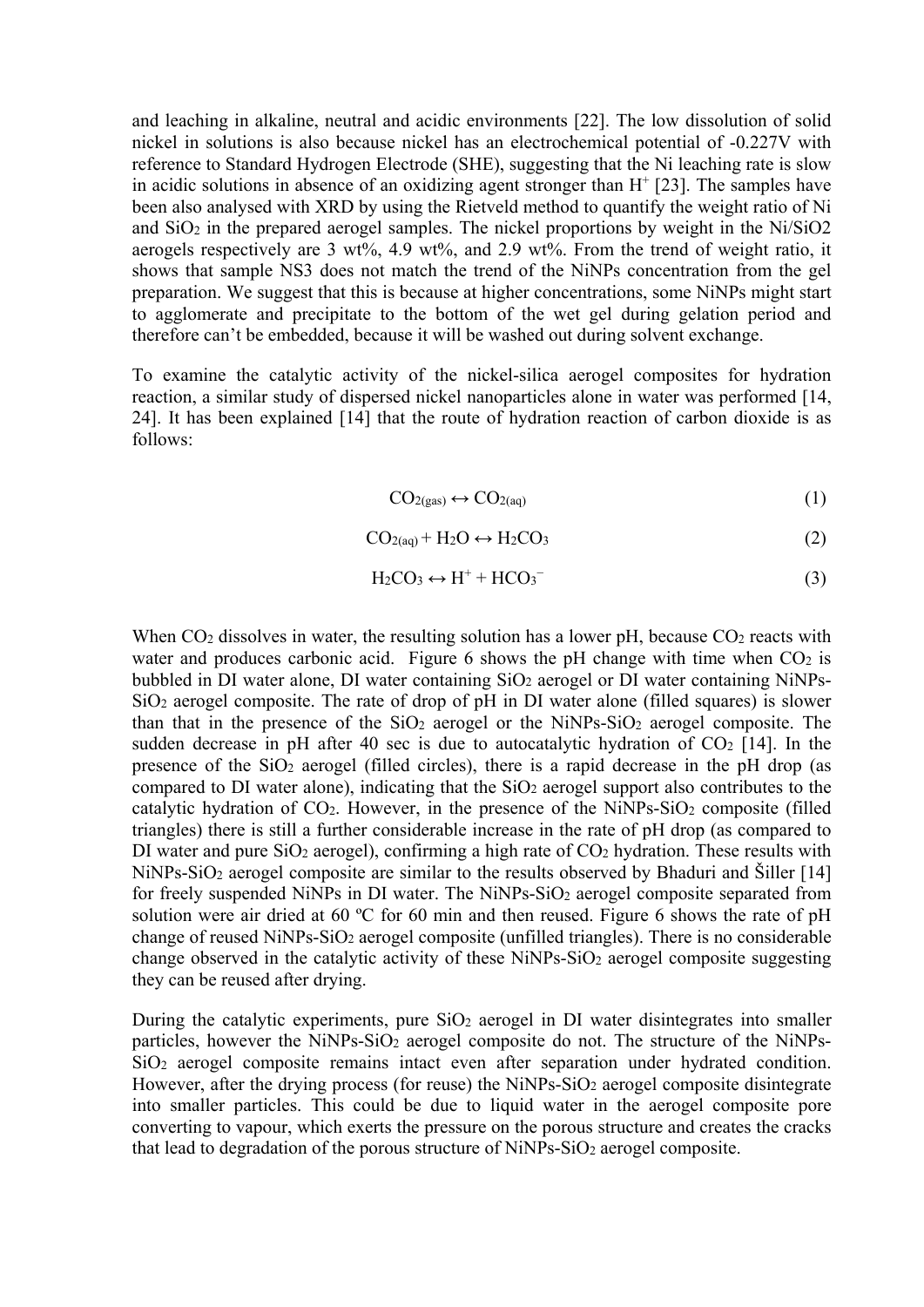A key advantage of introducing the nanoparticle catalysts directly in the sol-gel process (Figure 7) is that the high degree of uniformity in distribution of NiNPs in silica matrix can be achieved. The NiNPs particles are introduced before gelation when they are effectively mixed with precursor, and upon silica gelation, the NiNPs become immobilised. After replacing the ageing solvent by hexane (low surface tension solvent), the drying capillarity of the nickel-embedded silica gel is reduced and the APD can proceed. Due to their high degree of dispersion (as evident in Figure 3) the NiNPs present a large surface area and thus serve as an effective catalyst for the hydration of CO2.

# **5) CONCLUSIONS**

Silica aerogels composites containing embedded NiNPs were successfully fabricated via ambient pressure drying method. The density of nickel-silica aerogel composites is in the range of 0.13-0.23 g/cm<sup>3</sup> and BET surface area in the range of 537.09-679.74 m<sup>2</sup>/g. Our synthesis provides an approach to apply directly nickel nanoparticles in the sol-gel process of silica aerogel. The immobilised nickel nanoparticles in the aerogel matrix show catalytic activity for the hydration of carbon dioxide. These findings are significant for incorporation of NiNPs in carbon capture storage and utilization applications, without the need for external magnetic fields or magnetic separators [14, 24].

#### **Acknowledgments**

We thank Dr. M.R.C. Hunt for critical reading of the manuscript. XH and GAB thank Newcastle University for the award of a Teaching Studentships.

#### **REFERENCES**

[1] G. Hasegawa, Studies on Porous Monolithic Materials Prepared via Sol–Gel Processes, Springer, 2012.

[2] E.F. Murphy, L. Schmid, T. Burgi, M. Maciejewski, A. Baiker, D. Gunther, M. Schneider, Nondestructive sol-gel immobilization of metal(salen) catalysts in silica aerogels and xerogels, Chem Mater, 13 (2001) 1296-1304.

[3] Y. Wang, R. Wu, Y. Zhao, Effect of ZrO2 promoter on structure and catalytic activity of the Ni/SiO2 catalyst for CO methanation in hydrogen-rich gases, Catalysis Today, 158 (2010) 470-474.

[4] J.L. Gurav, I.K. Jung, H.H. Park, E.S. Kang, D.Y. Nadargi, Silica Aerogel: Synthesis and Applications, J Nanomater, (2010).

[5] L. Ji, H. Hayashi, H. Tomita, H. Okuchi, Y. Sato, T. Toshima, M. Iwashita, K. Mitsuoka, G. You, H. Ohno, Supercritical drying method for semiconductor substrate and supercritical drying apparatus, in, 2013.

[6] S.S. Prakash, C.J. Brinker, A.J. Hurd, S.M. Rao, Silica Aerogel Films Prepared at Ambient-Pressure by Using Surface Derivatization to Induce Reversible Drying Shrinkage, Nature, 374 (1995) 439-443.

[7] T.Y. Wei, T.F. Chang, S.Y. Lu, Y.C. Chang, Preparation of monolithic silica aerogel of low thermal conductivity by ambient pressure drying, J Am Ceram Soc, 90 (2007) 2003- 2007.

[8] A.P. Rao, A.V. Rao, J.L. Gurav, Effect of protic solvents on the physical properties of the ambient pressure dried hydrophobic silica aerogels using sodium silicate precursor, J Porous Mat, 15 (2008) 507-512.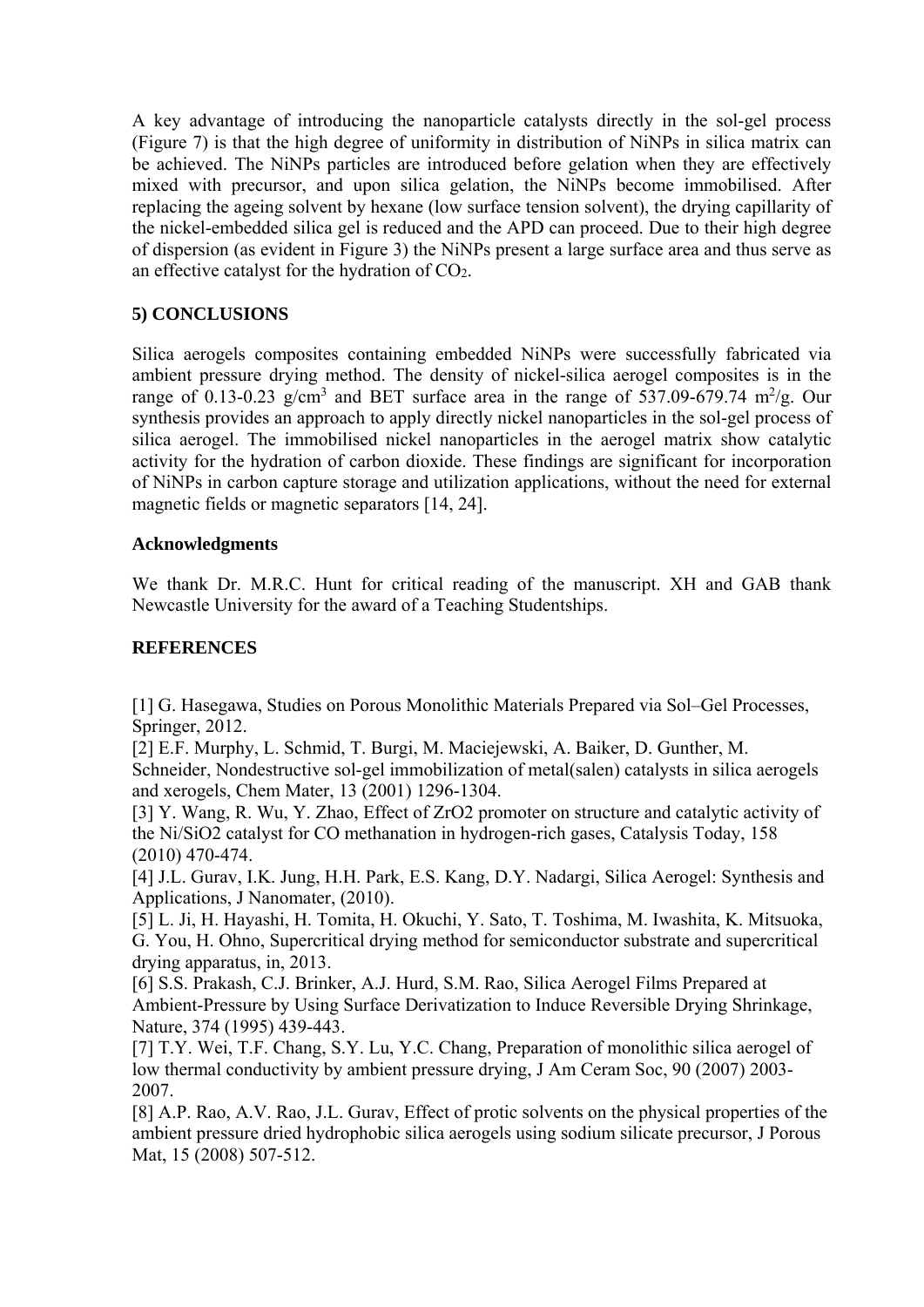[9] A. Shlyakhtina, Y.J. Oh, Transparent SiO2 aerogels prepared by ambient pressure drying with ternary azeotropes as components of pore fluid, J Non-Cryst Solids, 354 (2008) 1633- 1642.

[10] S.K. Hong, M.Y. Yoon, H.J. Hwang, Fabrication of Spherical Silica Aerogel Granules from Water Glass by Ambient Pressure Drying, J Am Ceram Soc, 94 (2011) 3198-3201. [11] Z.T. Mazraeh-shahi, A.M. Shoushtari, M. Abdouss, A.R. Bahramian, Relationship analysis of processing parameters with micro and macro structure of silica aerogel dried at ambient pressure, J Non-Cryst Solids, 376 (2013) 30-37.

[12] S. He, Q. Jing, W. Yu, L. Mo, H. Lou, X. Zheng, Combination of CO2 reforming and partial oxidation of methane to produce syngas over Ni/SiO2 prepared with nickel citrate precursor, Catalysis Today, 148 (2009) 130-133.

[13] J. Guo, J. Gao, B. Chen, Z. Hou, J. Fei, H. Lou, X. Zheng, Catalytic conversion of CH4 and CO2 to synthesis gas on Ni/SiO2 catalysts containing Gd2O3 promoter, International Journal of Hydrogen Energy, 34 (2009) 8905-8911.

[14] G.A. Bhaduri, L. Šiller, Nickel nanoparticles catalyse reversible hydration of carbon dioxide for mineralization carbon capture and storage, Catal Sci Technol, 3 (2013) 1234- 1239.

[15] G.A. Bhaduri, R.A. Henderson, L. Šiller, Reply to the 'Comment on "Nickel nanoparticles catalyse reversible hydration of carbon dioxide for mineralization carbon capture and storage"' by D. Britt, Catal. Sci. Technol., 2013, 3, DOI: 10.1039/C3CY00142C, Catal Sci Technol, 3 (2013) 2197-2198.

[16] M. Bodor, R.M. Santos, Y.W. Chiang, M. Vlad, T. Van Gerven, Impacts of Nickel Nanoparticles on Mineral Carbonation, The Scientific World Journal, 2014 (2014) 10. [17] S. He, X. Zheng, L. Mo, W. Yu, H. Wang, Y. Luo, Characterization and catalytic properties of Ni/SiO2 catalysts prepared with nickel citrate as precursor, Materials Research Bulletin, 49 (2014) 108-113.

[18] M.F. Casula, A. Corrias, G. Paschina, Nickel oxide–silica and nickel–silica aerogel and xerogel nanocomposite materials, Journal of Materials Research, 15 (2000) 2187-2194. [19] S. Martinez, M. Moreno-Manas, A. Vallribera, U. Schubert, A. Roig, E. Molins, Highly dispersed nickel and palladium nanoparticle silica aerogels: sol-gel processing of tethered metal complexes and application as catalysts in the Mizoroki-Heck reaction, New Journal of Chemistry, 30 (2006) 1093-1097.

[20] X. Chen, J. Jiang, F. Yan, S. Tian, K. Li, A novel low temperature vapor phase hydrolysis method for the production of nano-structured silica materials using silicon tetrachloride, RSC Advances, 4 (2014) 8703-8710.

[21] H.-J. Song, X.-H. Jia, X.-F. Yang, H. Tang, Y. Li, Y.-T. Su, Controllable synthesis of monodisperse polyhedral nickel nanocrystals, CrystEngComm, 14 (2012) 405-410.

[22] N. Hernández, R. Moreno, A.J. Sánchez-Herencia, J.L.G. Fierro, Surface Behavior of Nickel Powders in Aqueous Suspensions, The Journal of Physical Chemistry B, 109 (2005) 4470-4474.

[23] L.L. Shreir, R.A. Jarman, G.T. Burstein, Corrosion Volume 1 Metal/Environment Reactions, in, Butterworth Heinemann, London, 1994, pp. 4:122-124:123. [24] L. Šiller, G.A. Bhaduri, Carbon capture, PCT/GB2013/051243, World Patent

WO2013/171480 (A2).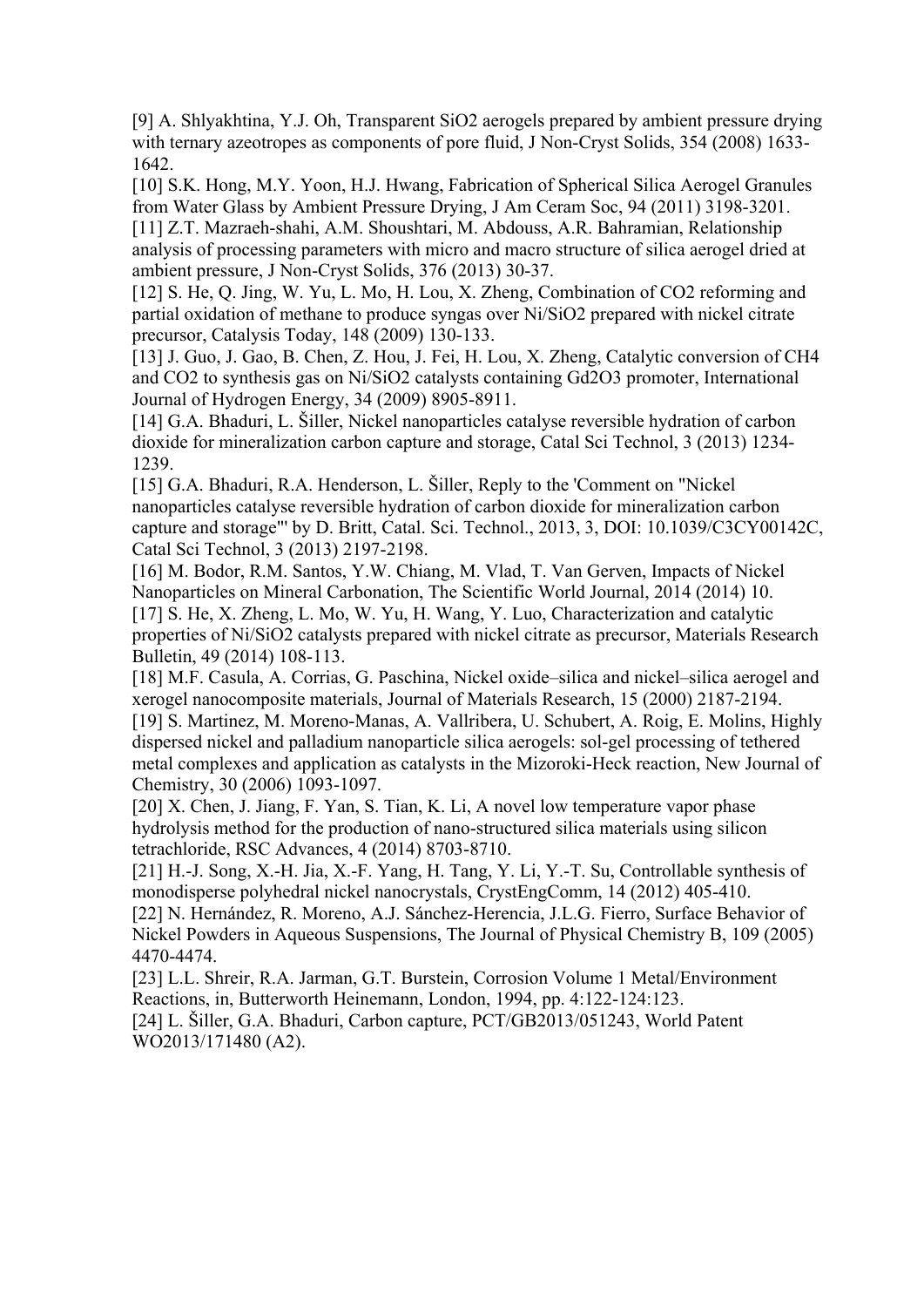

Figure 1: (a) TEM image of nickel nanoparticles; (b) Nanoparticle size distribution determined by TEM.



Figure 2: Photo of the nickel-silica aerogel composite.



Figure 3: SEM image of the nickel-silica aerogel composites containing different concentrations of nickel: (a) NS1; (b) NS2; (c) NS3.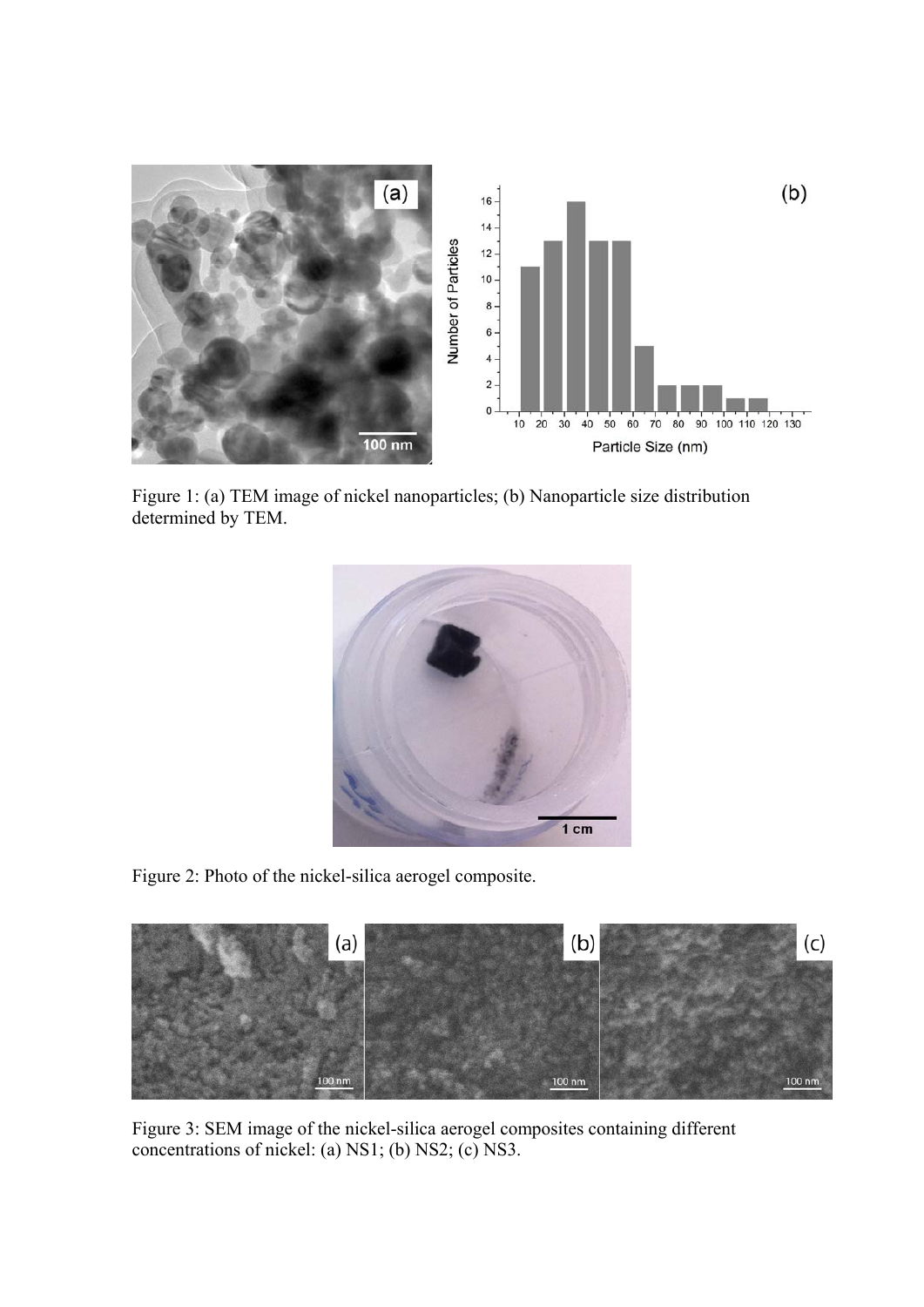

Figure 4: (a) STEM image of ambient pressure dried nickel-silica aerogel composite NS1 and corresponding EDX mapping for (b) Si; (c) O; (d) Ni.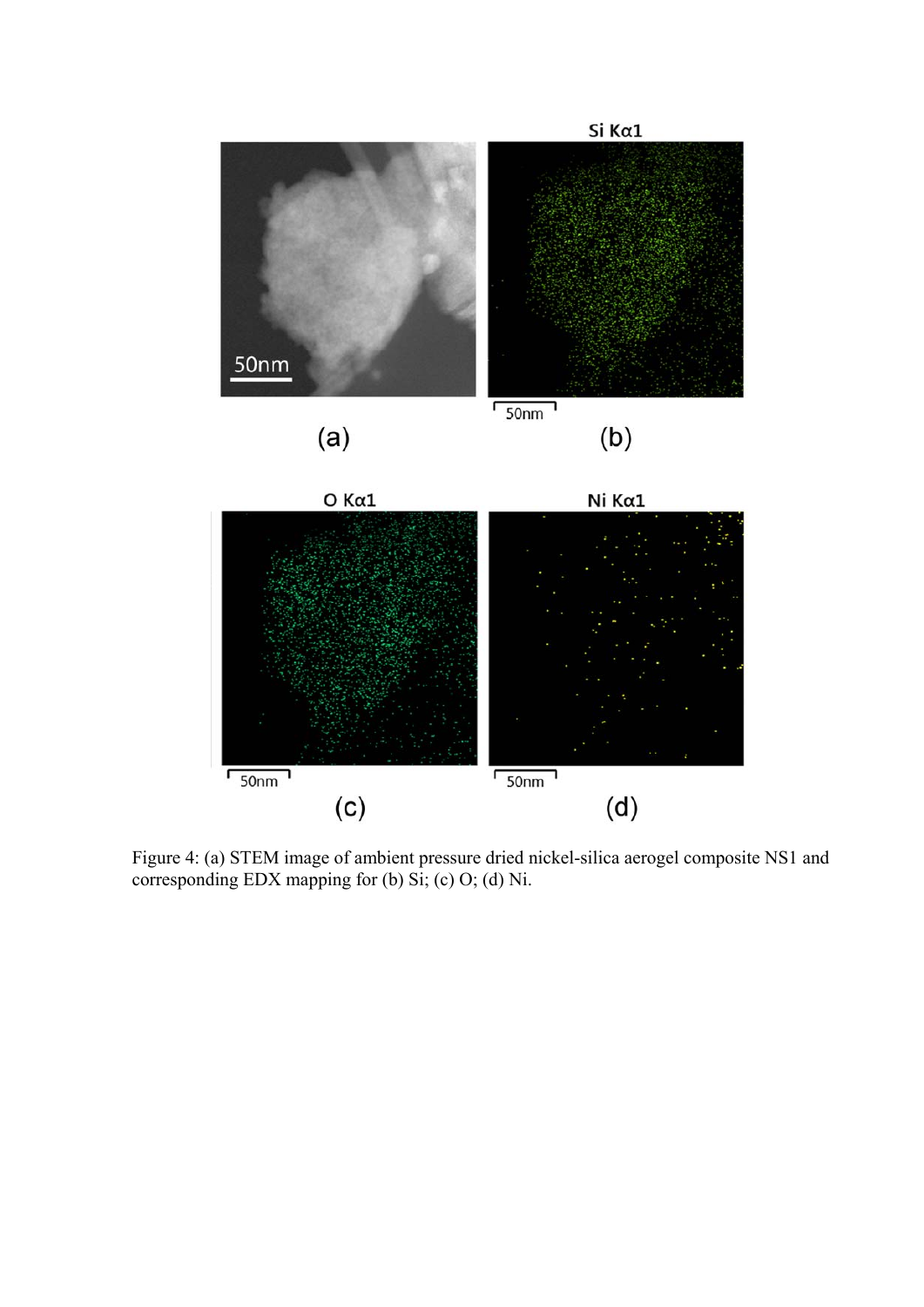

Figure 5: Powder XRD scans from nickel nanoparticles (NiNPs) and nickel-embedded silica aerogel composites NS1, NS2 and NS3.